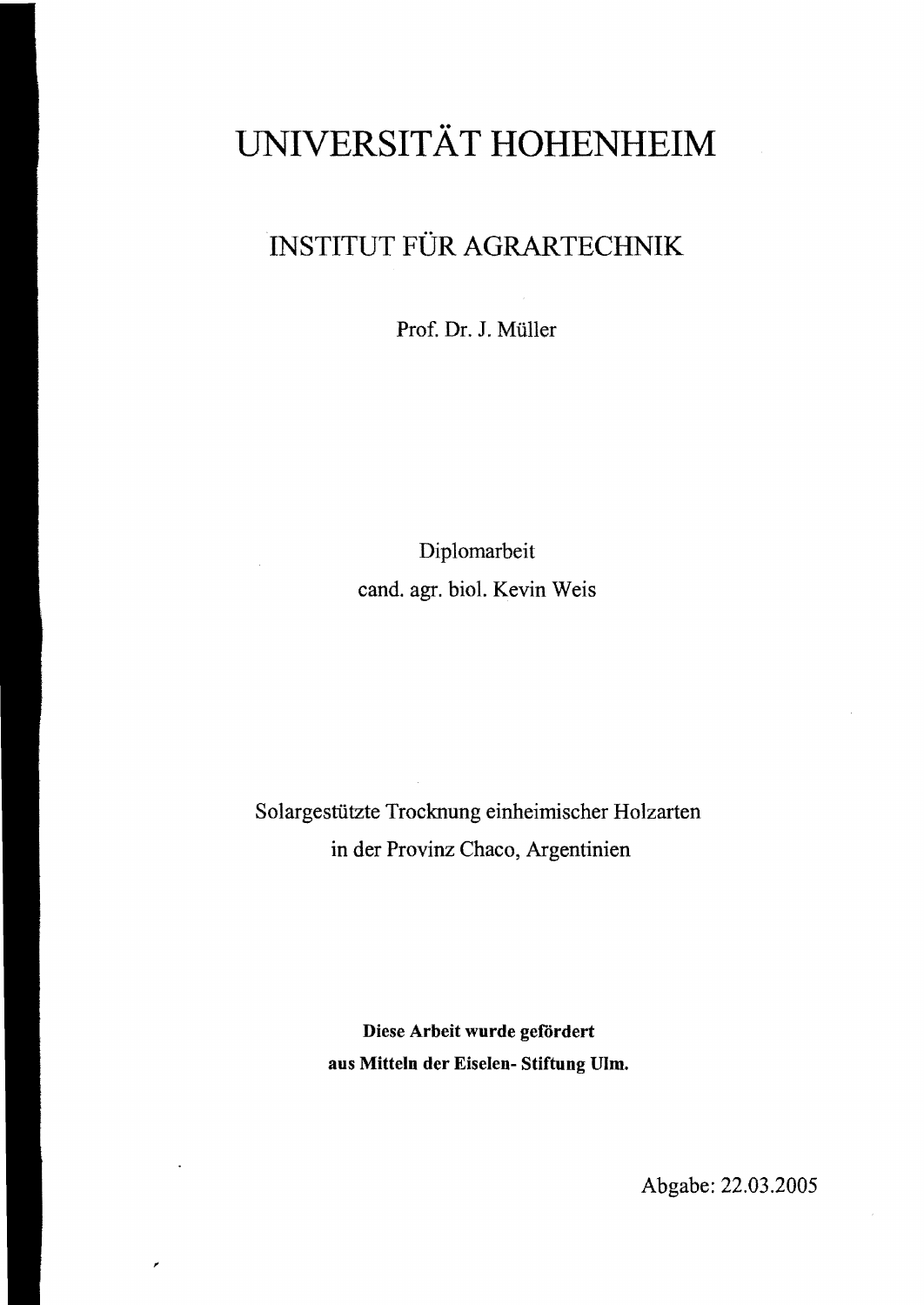۳

## Kurzfassung

Um die Qualität der Möbel in der Holzindustrie der nordargentinischen Provinz Chaco zu verbessern und alternative Holzarten zum teuren, fast ausschließlich genutzten Schnittholz der Spezies *Prosopis ntgra* verfUgbar zu machen, ist die technische Trocknung eine wichtige Vorraussetzung. Die Trocknung in konventionellen Warmlufttrocknem verursacht allerdings hohe Kosten, die von den kleinen und mittelständischen Betrieben und Kooperativen der Region nicht getragen werden können.

Vor diesem Hintergrund wurde im Rahmen eines Projekts der GTZ ein solargestützter Holztrockner am Holztechnologiezentrum Machagai, Chaco, Argentinien installiert und in Betrieb genommen. Im Rahmen dieser Diplomarbeit sollte untersucht werden, inwieweit verschiedene einheimische Holzarten in dem solargestützten Holztrockner mit entsprechender Qualität und Wirtschaftlichkeit getrocknet werden können. Hierzu wurden eine rein solare Trocknung, eine solargestützte Trocknung mit Zusatzbeheizung und eine Vergleichstrocknung im Warrnlufttrockner der örtlichen Holzkooperative durchgeführt.

Bei der solaren Trocknung eines Holzsortimentes bestehend aus 5 Holzarten mit Brettstärken von 25 mm bis 100 mm lag die Trocknungsdauer bei 40 Tagen. Das Holz wurde dabei von Anfangsfeuchten von 29 % bis 53 % auf Endfeuchten von 14 % bis 39 % getrocknet. Die Trocknungsdauer der solargestützten Trocknung eines Holzsortimentes bestehend aus 7 Holzarten mit Brettstärken von 25 mm bis 100 mm betrug 33 Tage. Dabei wurde von Anfangsfeuchten von 21 % bis 50 % auf Endfeuchten von 10 % bis 30 % getrocknet. Bei der Vergleichstrocknung eines Holzsortimentes bestehend aus zwei Holzarten mit Brettstärken von 25 mm bis 33 mm im Warm1ufttrockner lag die Trocknungsdauer bei 14 Tagen. Es wurde von einer Anfangsfeuchte von 64 % auf Endfeuchten von 12 % bis 15 % getrocknet. Beim Vergleich der Trocknungsqualität schnitt die solare Trocknung mit geringer Holzfeuchtestreuung und Verschalung am besten ab. Die solargestützte Trocknung zeigte eine mäßige Holzfeuchtestreuung bei geringer Verschalung, die Warmlufttrocknung eine starke Holzfeuchtestreuung und mäßige Verschalung. Die auf Basis der durchgeführten Versuche errechneten Trocknungskosten der solargestützten Trocknung 25 mm starker Bretter liegen mit 21 € / m3 für die Holzart *Patagonula americana* und 24 € / m3 für *Prosopts nigra* um 5 % bis 25 % niedriger als bei der konventionellen Warmlufttrocknung.

Mit der solargestützten Holztrocknung kann der holzverarbeitenden Industrie in der Provinz Chaco eine Technologie zur Verfiigung gestellt werden, womit empfindliche, einheimische Holzarten kostengünstig und qualitativ hochwertig getrocknet werden können.